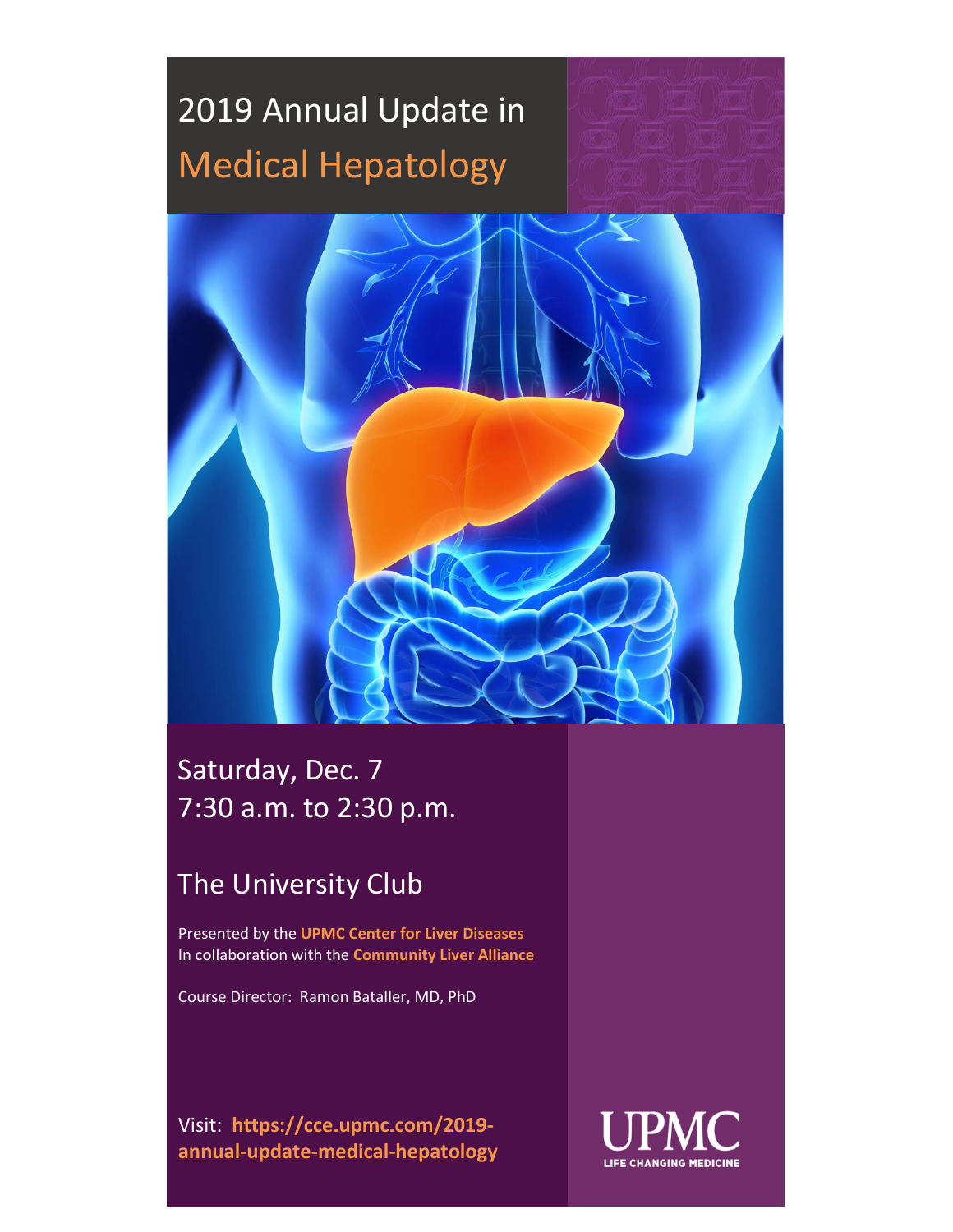

# **COURSE HANDOUT**

## **TABLE OF CONTENTS**

| Page 2  | <b>Introduction</b>               |
|---------|-----------------------------------|
| Page 3  | <b>Schedule for the Day</b>       |
| Page 5  | <b>Course Director</b>            |
|         | and Course Faculty                |
| Page 6  | <b>Course Faculty Disclosures</b> |
| Page 7  | <b>Accreditation Information</b>  |
| Page 8  | <b>New! How to Obtain Credits</b> |
| Page 9  | <b>Educational Partnerships</b>   |
| Page 10 | <b>Exhibit Sponsorships</b>       |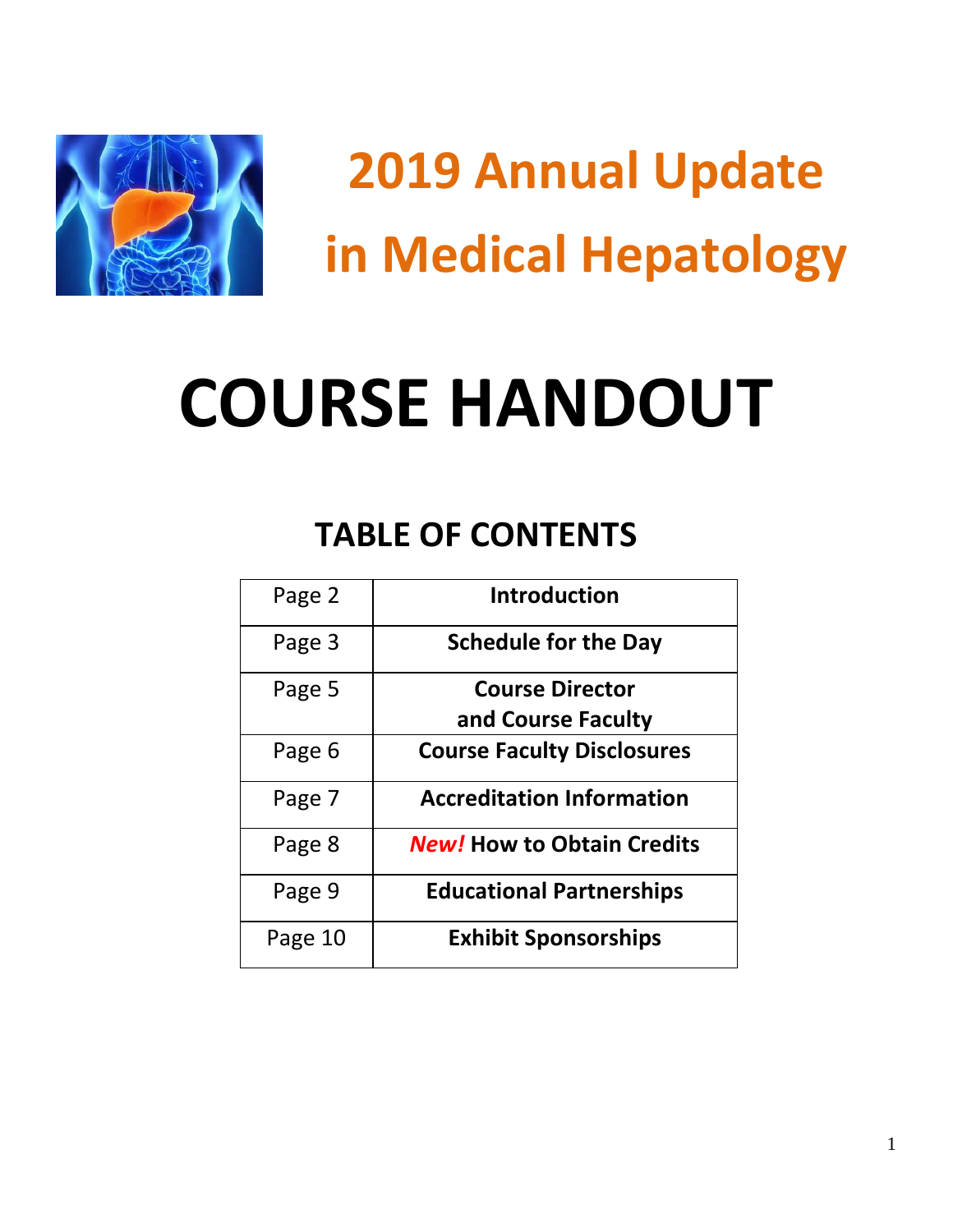

## **INTRODUCTION**

The primary purpose of this inaugural **2019 Annual Update in Medical Hepatology** is to bring physicians and investigators together to advance our understanding of the origin and progression of liver diseases and to provide optimal treatments to patients as soon as possible. This meeting is led by academic physicians who are committed to broad collaboration to support patients who desperately need answers.

This 2019 Annual Update in Medical Heaptology conference is indebted to the **Community Liver Alliance** for this nonprofit's generous partnership.

We also acknowledge the substantial charitable participation from our industry partners. **Please visit the conference exhibitors in the Gold Room.** Beverages are provided in the Gold Room as well.

Thank you for attending. Be sure to visit<https://cce.upmc.com/2019-annual-update-medical-hepatology> for speaker slides.

In good health,

**Ramon Bataller, MD, PhD** Professor of Medicine Director of Hepatology *Course Director, 2019 Annual Update in Medical Hepatology* UPMC Center for Liver Diseases University of Pittsburgh | UPMC

> **Conference presentations received as of December 3, 2019 are available online = https://cce.upmc.com/2019-annual-update-medical-hepatology**

- **Presentations** not available during the conference will be posted by **December 15, 2019** (with speaker/author permission, and proprietary data will not be posted).
- Presentations may be viewed until **May 1, 2020.**

**Course evaluations and attendee credit = See pages 23 & 24 of this handout.**

Please recycle name badges when leaving the conference for the final time.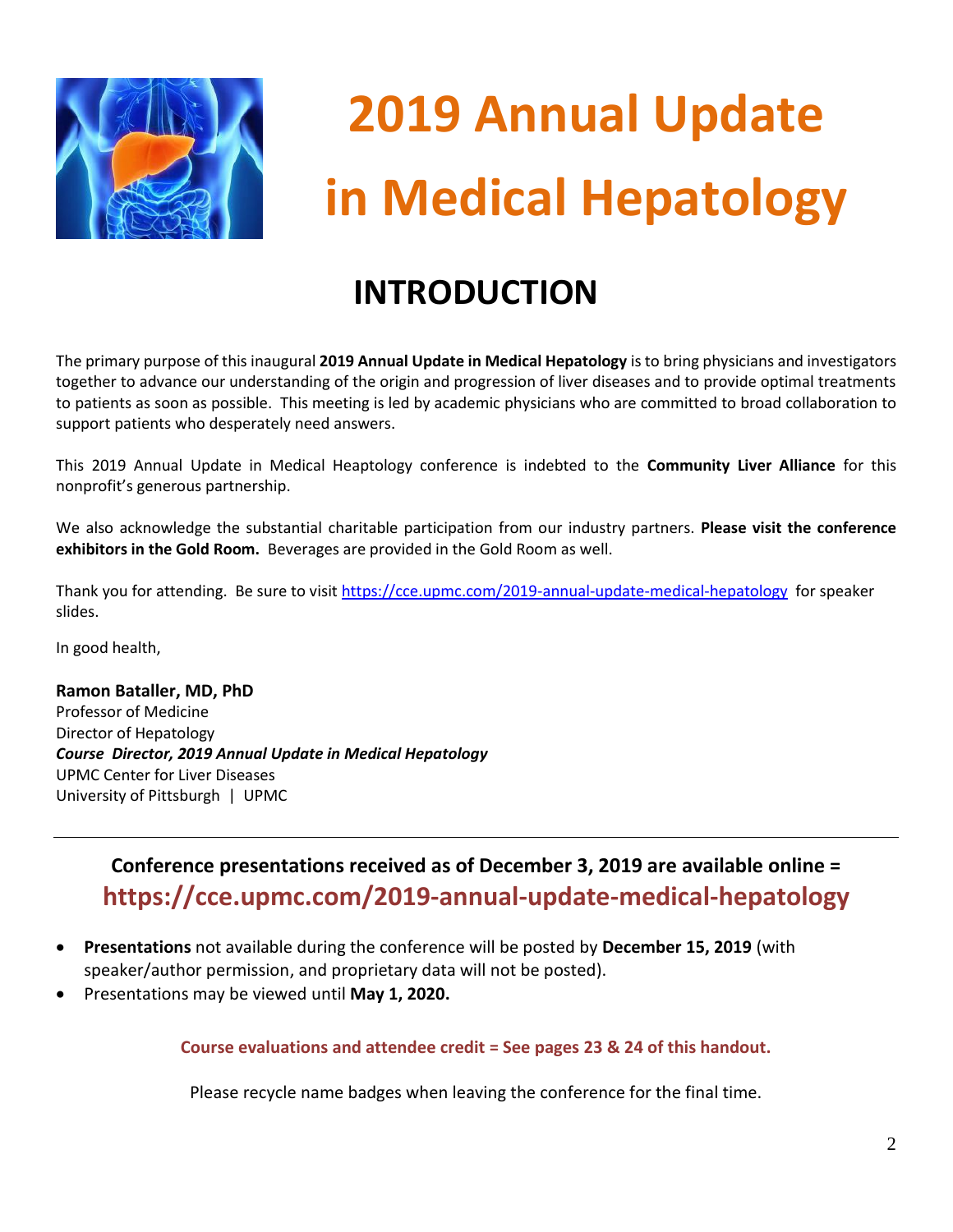

# **SCHEDULE**

The UPMC 2019 Annual Update in Medical Hepatology conference will be held in Ballroom B (second floor) of The University Club.

Exhibitors and beverages may be found in the Club's Gold Room.

Conference presentations are available online

**https://cce.upmc.com/2019-annual-update-medical-hepatology**

### **SATURDAY – December 7, 2019**

| $7:30$ am | <b>Registration, Breakfast Buffet, and Exhibits</b>                                               |                                                                                        |
|-----------|---------------------------------------------------------------------------------------------------|----------------------------------------------------------------------------------------|
| $8:00$ am | Welcome<br>Ramon Bataller, MD, PhD, Course Director<br>Suzanna Masartis, Community Liver Alliance |                                                                                        |
| $8:10$ am | <b>Session I</b>                                                                                  |                                                                                        |
|           | Moderator: Kapil Chopra, MD                                                                       |                                                                                        |
|           | $8:10$ am                                                                                         | <b>Recent Advances in the Management of NAFLD</b><br>Jaideep Behari, MD, PhD           |
|           | $8:30$ am                                                                                         | An Integral Approach to Treat Alcohol-Induced Liver Disease<br>Ramon Bataller, MD, PhD |
|           | $8:50$ am                                                                                         | <b>Latest Advances in Cholestatic Diseases</b><br><b>Shahid Malik, MD</b>              |
|           | $9:10$ am                                                                                         | What is New in the Management of Portal Hypertension?<br>Vikrant Rachakonda, MD        |
|           | $9:30$ am                                                                                         | 2019 Update in Autoimmune Hepatitis<br>Michael Babich, MD                              |
|           | $9:50$ am                                                                                         | Q&A Panel                                                                              |

10:10 am **Break and Exhibits**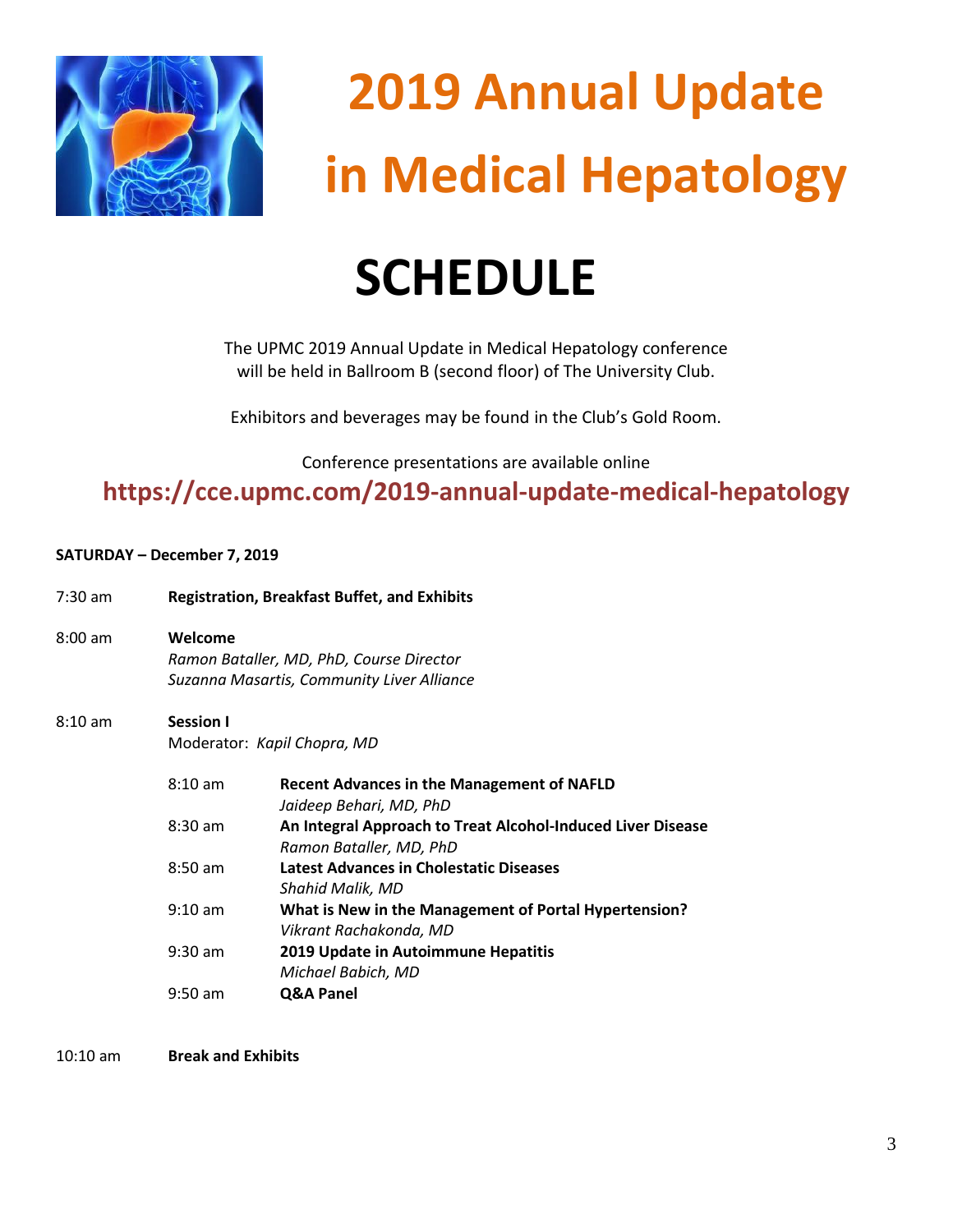| $10:25$ am | <b>Session II</b><br>Moderator: Michael Dunn, MD                                   |                                                                                                      |  |
|------------|------------------------------------------------------------------------------------|------------------------------------------------------------------------------------------------------|--|
|            | $10:25$ am                                                                         | <b>Improving Frailty in Patients Listed for Liver Transplantation</b><br>Andres Duarte-Rojo, MD, PhD |  |
|            | $10:45$ am                                                                         | <b>New Options to Treat Advanced Hepatocellular Carcinoma</b><br>Obaid S. Shaikh, MD                 |  |
|            | 11:05 am                                                                           | Living Donor Liver Transplantation (LDLT): The UPMC Experience<br>Swaytha Ganesh, MD                 |  |
|            | $11:25$ am                                                                         | <b>Update in Pediatric Hepatology</b><br>Patrick McKiernan, MD                                       |  |
|            | 11:45 am                                                                           | <b>Current Trends in Liver Transplantation</b><br>Michele Molinari, MD                               |  |
|            | 12:05 pm                                                                           | Q&A Panel                                                                                            |  |
| 12:25 pm   | <b>Break, Lunch Buffet, and Exhibits</b>                                           |                                                                                                      |  |
| 12:45 pm   | Keynote Lecture: Hepatitis C: The Easy and the Not so Easy<br>Jordan Feld, MD, MPH |                                                                                                      |  |
| $1:30$ pm  |                                                                                    | <b>Session III: Clinical Cases in Hepatology</b><br>Moderator: Shahid Malik, MD                      |  |
|            | $1:30$ pm                                                                          | <b>Just Another LFT Abnormality Referral</b><br>Hui-Wei (Doris) Chen, MD                             |  |
|            | $1:45$ pm                                                                          | <b>Anemia &amp; Bleeding?</b><br>R. Warren Sands, MD, PhD                                            |  |
|            | $2:00$ pm                                                                          | <b>Seize this Pain</b><br>Akshata Moghe, MD, PhD                                                     |  |
|            | $2:15$ pm                                                                          | <b>Discussion</b>                                                                                    |  |
| $2:30$ pm  | <b>Adjourn</b>                                                                     |                                                                                                      |  |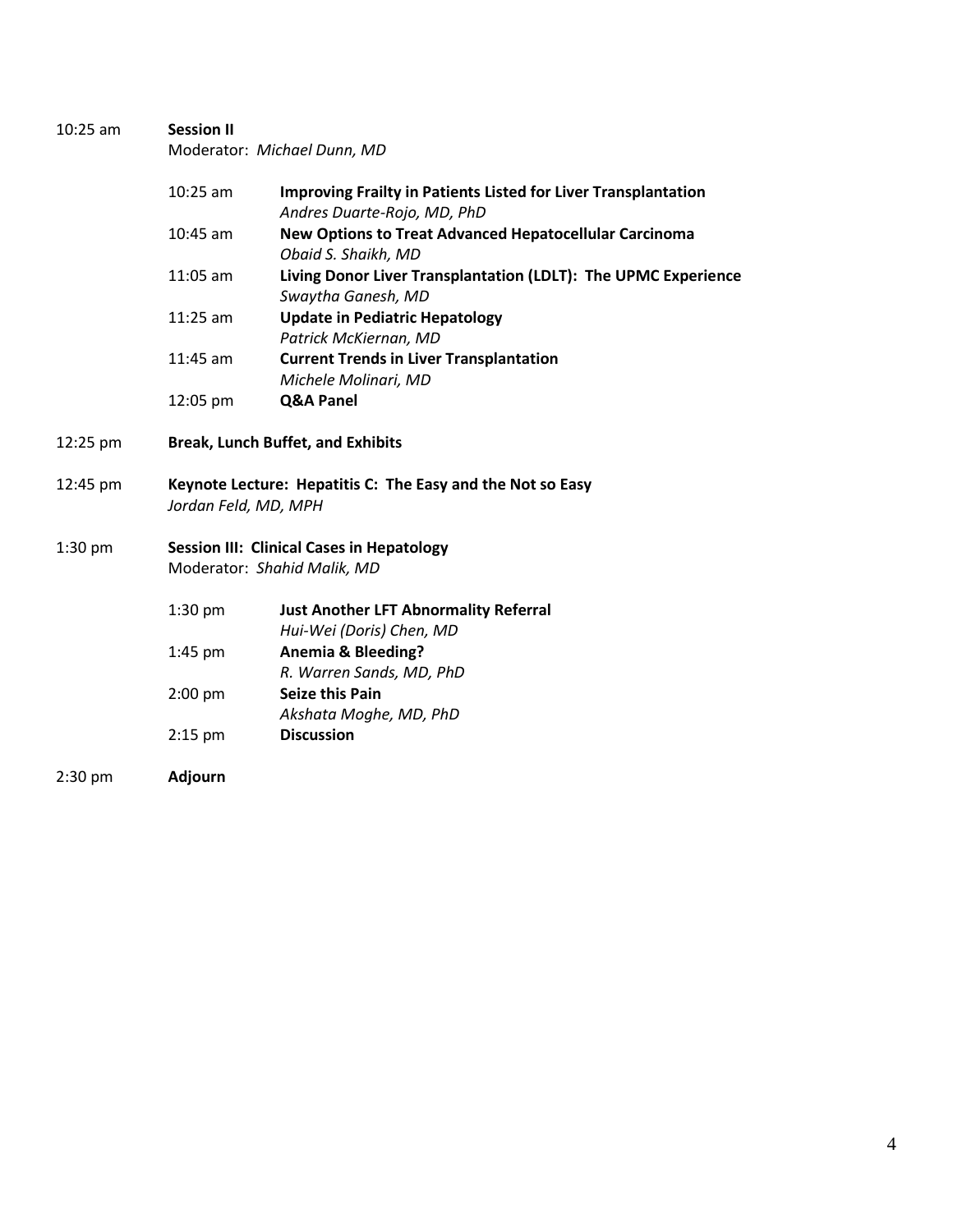

## **COURSE FACULTY**

*With the Division of Gastroenterology, Hepatology and Nutrition at the University of Pittsburgh / UPMC, unless noted otherwise.*

#### **Ramon Bataller, MD, PhD** *Course Director, 2019 Annual Update in Medical Hepatology*

Professor of Medicine Director of Hepatology UPMC Center for Liver Diseases

**Michael Babich, MD** Associate Professor of Medicine Director, GI Fellowship Training Program Temple University School of Medicine Allegheny Health Network

**Jaideep Behari, MD, PhD** Associate Professor of Medicine Director. FLOW Center (Fatty Liver, Obesity, & Wellness Center) UPMC Center for Liver Diseases

**Hui-Wei (Doris) Chen, MD** Hepatology Fellow, Year III

#### **Kapil Chopra, MD, FACP, AGAF, FAASLD**

Professor of Medicine Vice Chair of Medicine, UPMC Mercy Medical Director, Comprehensive Liver Program, UPMC Liver Pancreas Institute UPMC Center for Liver Diseases

**Andres Duarte-Rojo, MD, PhD, FACP** Associate Professor of Medicine UPMC Center for Liver Diseases

**Michael Dunn, MD, FACP, FAASLD** Professor of Medicine and Biomedical Informatics Associate Chief for Translational Research UPMC Center for Liver Diseases

#### **Jordan Feld, MD, MPH**

R. Phelan Chair in Translational Liver Research Toronto Centre for Liver Disease Toronto General Hospital and University of Toronto Toronto, Ontario, Canada

#### **Swaytha Ganesh, MD**

Assistant Professor of Medicine Director, Living Donor Liver Transplant (LDLT) Program

**Shahid Malik, MD** Assistant Professor of Medicine Program Dir., Advanced Fellowship in Transplant Hepatology UPMC Center for Liver Diseases

**Akshata Moghe, MD, PhD** Chief Gastroenterology & Hepatology Fellow, Year III

#### **Michele Molinari, MD**

Associate Professor of Surgery Thomas E. Starzl Transplant Institute Department of Surgery

**Patrick McKiernan, MD**

Professor of Pediatrics Director of Hepatology Pediatric Gastroenterology, Hepatology, and Nutrition UPMC Children's Hospital of Pittsburgh

#### **Vikrant Rachakonda, MD**

Assistant Professor of Medicine UPMC Center for Liver Diseases

**R. Warren Sands, MD, PhD** Advanced Research Pathway Fellow, Year IV

**Obaid S. Shaikh, MD, FRCP** Professor of Medicine UPMC Center for Liver Diseases Director, Transplantation Medicine VA Pittsburgh Healthcare System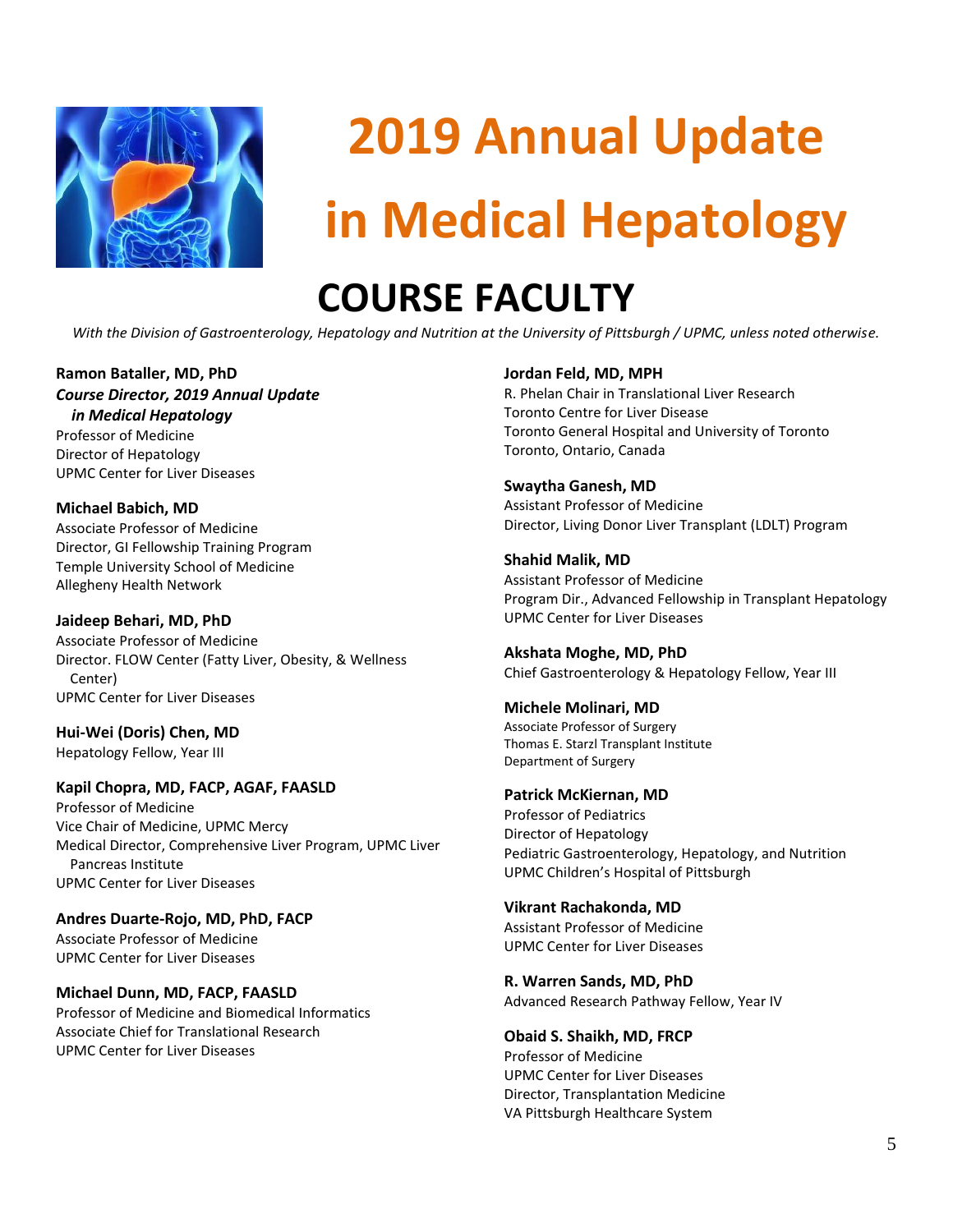

## **COURSE FACULTY DISCLOSURES**

All individuals in a position to control the content of this education activity including members of the planning committee, speakers, presenters, authors, and/or content reviewers have disclosed all relevant financial relationships with any entity producing, marketing, re-selling, or distributing health care goods or services, used on, or consumed by, patients.

### **The following relevant financial relationships were disclosed:**

- **Michael Babich, MD** is on the CE Speakers' Bureaus for Gilead, Abbvie, Salix, and Intercept. He is also a stockholder in the North Shore Endoscopy Center, LLC.
- **EXAMON Bataller, MD, PhD** presented at a paid speaking engagement in June 2019 with Echosens.
- **EXTED** Jaideep Behari, MD, PhD received grant/research support from the General Electric Company and has institutional research contracts with Intercept, Gilead, Enanta, Celgene, and Shire.
- Andres Duarte-Rojo, MD, PhD receives grant/research support from Echosens and is a consultant with Axcella Health, Inc. and Mallinckrodt.
- **Michael Dunn, MD** is a consultant with Axcella Health, Inc.
- Jordan Feld, MD, MPH receives grant/research support from Abbvie, Gilead, Janssen, and Wako/Fujifilm. He is also a consultant with Abbott, Abbvie, Gilead, Enanta, and Roche.
- **Patrick McKiernan, MD** is a consultant with Albireo.

No other planners, members of the planning committee, speakers, presenters, authors, content reviewers and/or anyone else in a position to control the content of this education activity have relevant financial relationships to disclose.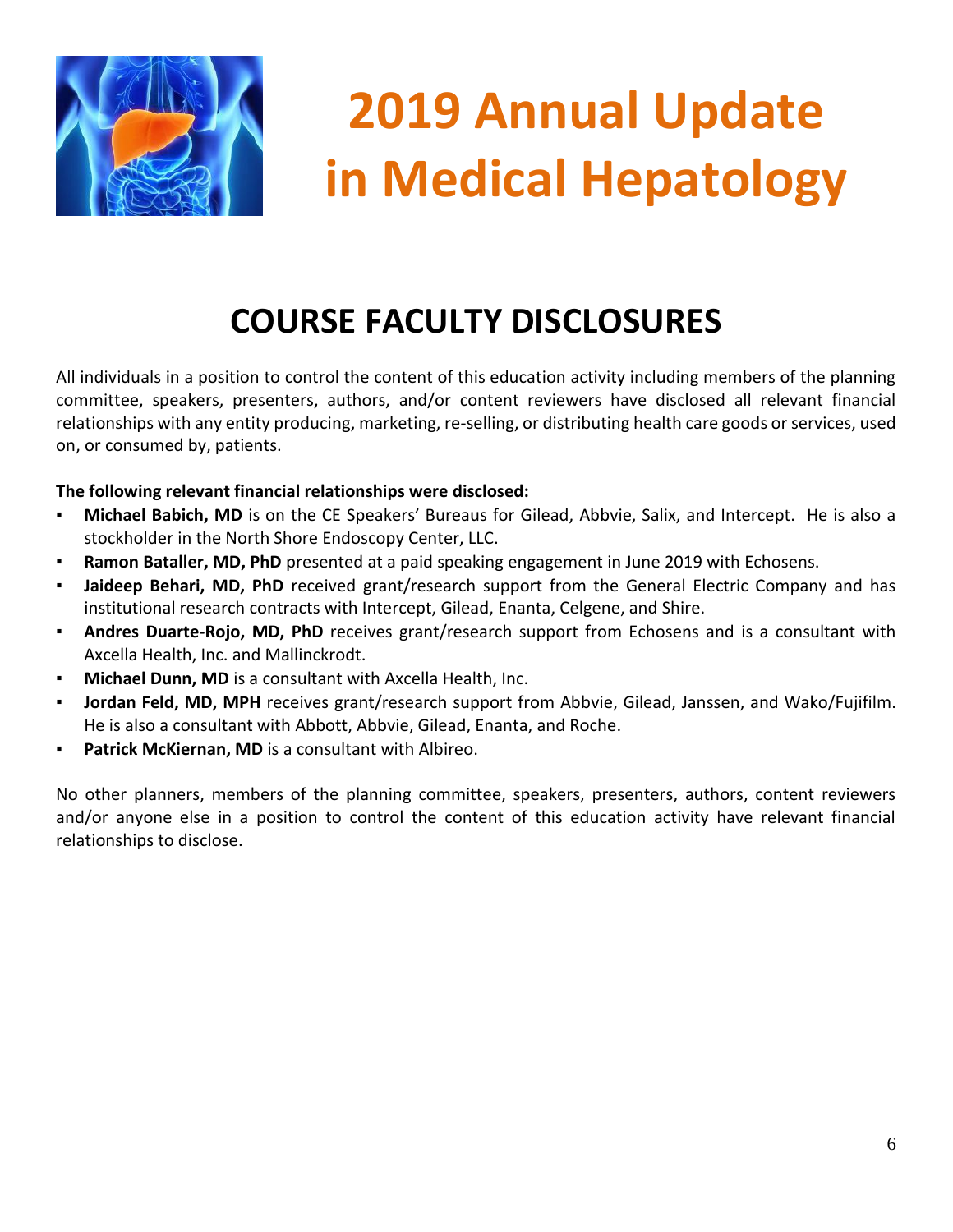

### **ACCREDITATION INFORMATION**

### **Accreditation and Designation Statement**

In support of improving patient care, the University of Pittsburgh is jointly accredited by the Accreditation Council for Continuing Medical Education (ACCME) and the Accreditation Council for Pharmacy Education (ACPE), and the American Nurses Credentialing Center (ANCC), to provide continuing education for the healthcare team.

#### **Physicians**

The University of Pittsburgh School of Medicine designates this live activity for a maximum of 5.75 *AMA PRA Category 1 CreditsTM*. Physicians should only claim credit commensurate with the extent of their participation in the activity.

### **Other health care professionals**

Other health care professionals will receive a certificate of attendance confirming the number of contact hours commensurate with the extent of participation in this activity.

#### **Course Objectives**

- Partner with other regional academic liver programs and regional nonprofit collaborators to educate the regional medical community about liver disease advancements.
- Identify advancements in non-alcoholic and alcoholic liver disease treatments, with attention to liver diseases such as NAFLD, cholestatic diseases, hepatocellular carcinoma, and viral hepatitis.
- Examine novel management strategies for portal hypertension.
- Address barriers to liver transplantation and living-donor liver transplant, leading to enhanced patient care.
- Foster the development of multidisciplinary, fluid and interactive models to treat liver diseases.

### **Target Audience**

This course is designed for hepatologists, gastroenterologists, surgeons, oncologists, radiologists, basic and clinical researchers and general physicians interested in liver diseases. Physicians and scientists interested in clinical service, clinical research, and career development are encouraged to attend. Advanced providers, clinical and research nurses and related health care professionals interested in hepatology treatments should also attend.

### **Disclaimer Statement**

The information presented at this CME program represents the views and opinions of the individual presenters and does not constitute the opinion of endorsement of, or promotion by, the UPMC Center for Continuing Education in the Health Sciences, UPMC / University of Pittsburgh Medical Center Affiliates and University of Pittsburgh School of Medicine. Reasonable efforts have been taken intending for educational subject matter to be presented in a balanced, unbiased fashion and in compliance with regulatory requirements. However, each program attendee must always use his/her own personal and professional judgment when considering further application of this information, particularly as it may relate to patient diagnostic or treatment decisions including, without limitation, FDA-approved uses and any off-label uses.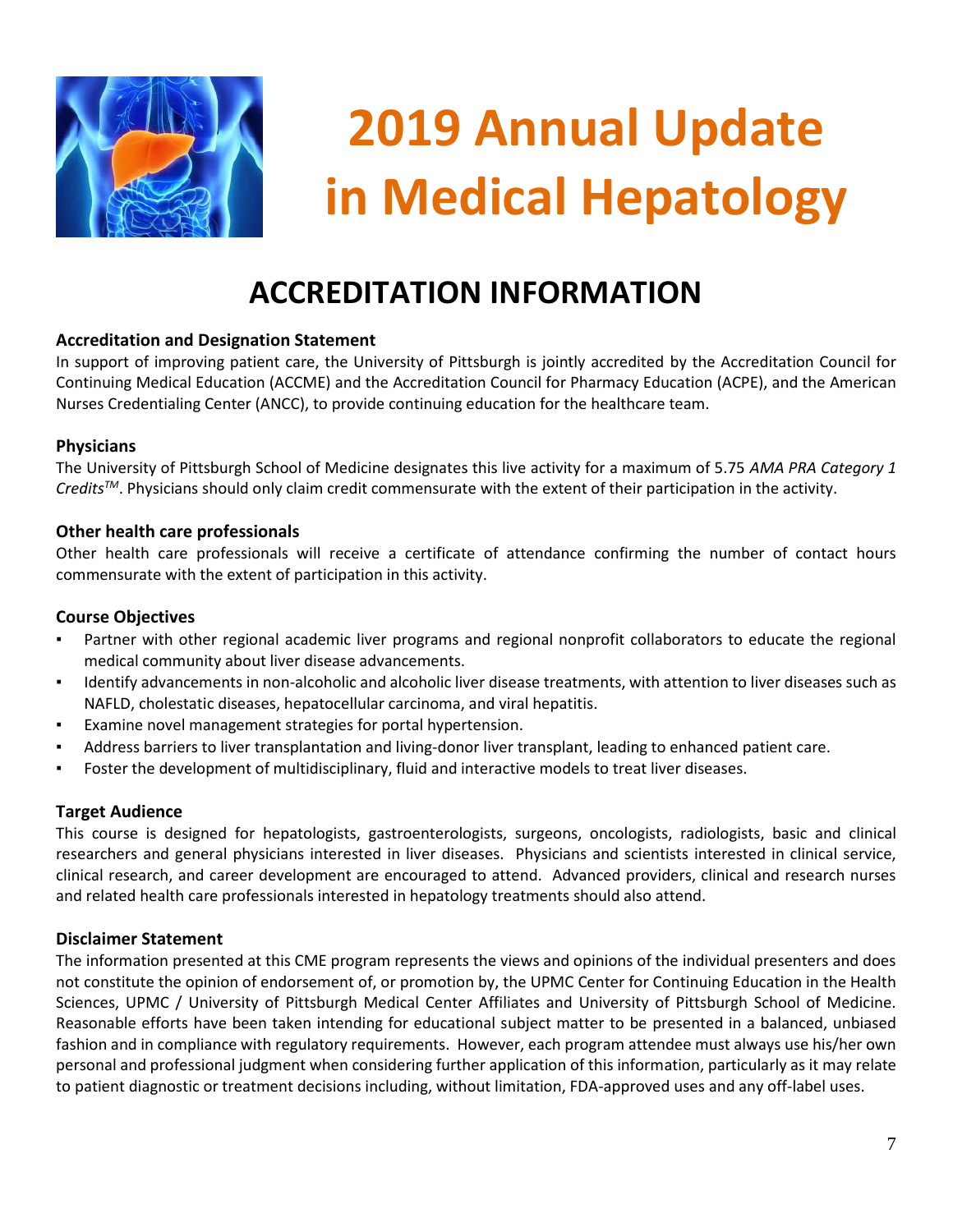

## *New!* **How to Receive Continuing Education Credit**

The UPMC Center for Continuing Education in the Health Sciences (CCEHS) is implementing a new continuing education management system > [http://cce.upmc.com.](http://cce.upmc.com/)

## **To receive credit, you will be required to log in, complete the course evaluation, and claim credit** *within 30 days***.**

• As a new user, **click "Register" to create a new account**. Please note, you must use the same email address that you used to register for this activity.

• **This course will be in your "Pending Activities" to complete the course evaluation and to claim credit**. (If you registered late or on site, this conference will appear in your "Pending Activities" bin as of Wed. 12/11/19.)

• Certificates will be available to download and will be stored for future reference in your "Completed Activities" bin.

To answer common questions or for step-by-step instructions, please visit the FAQs available on the CCEHS Learning Portal > [https://cce.upmc.com/content/faq.](https://cce.upmc.com/content/faq)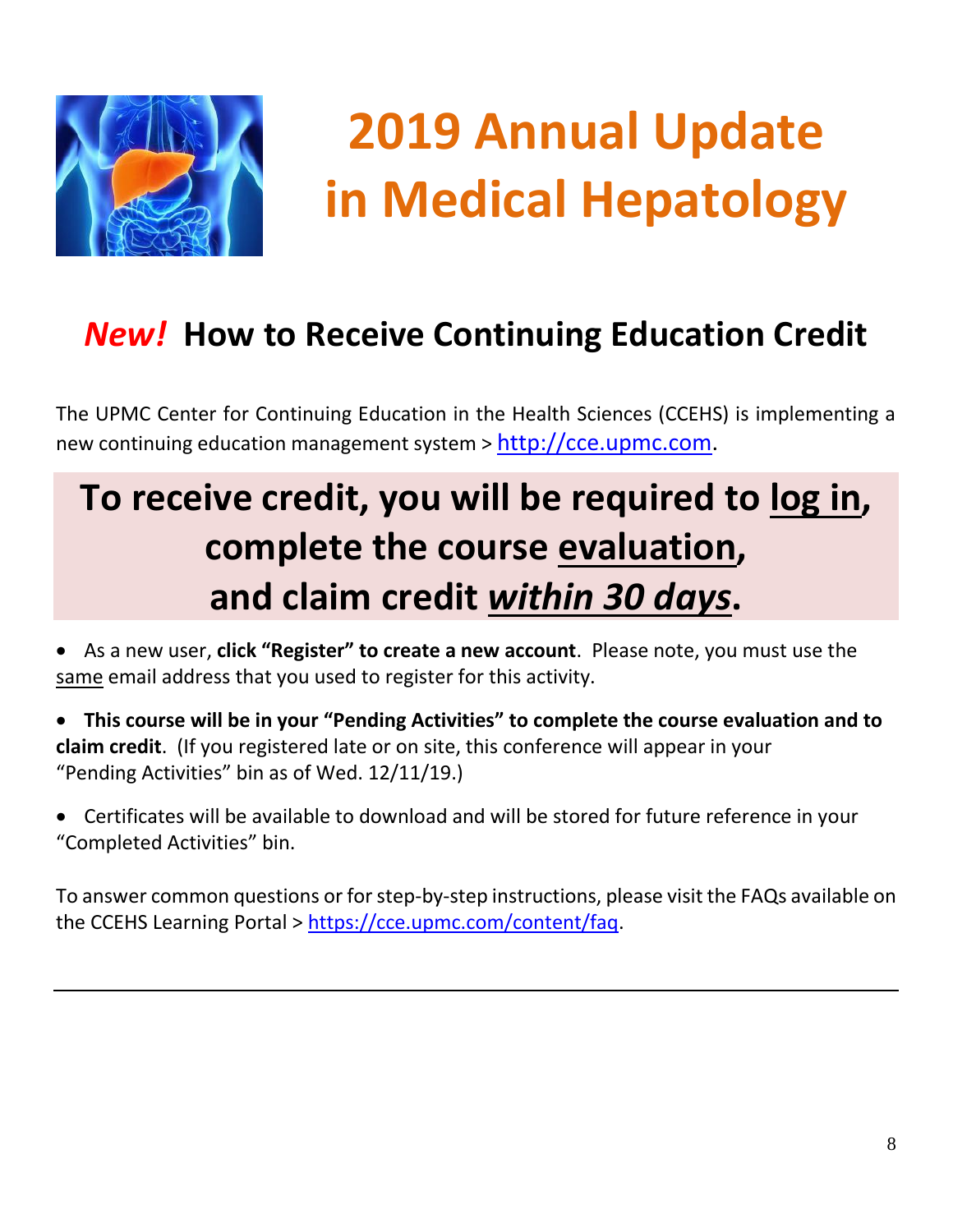

**GRANTS and PARTNERS**

*we gratefully acknowledge support from the following to support this activity*

# **EDUCATIONAL GRANT:** *Intercept Pharmaceuticals, Inc.*

## **NONPROFIT PARTNER:** *Community Liver Alliance*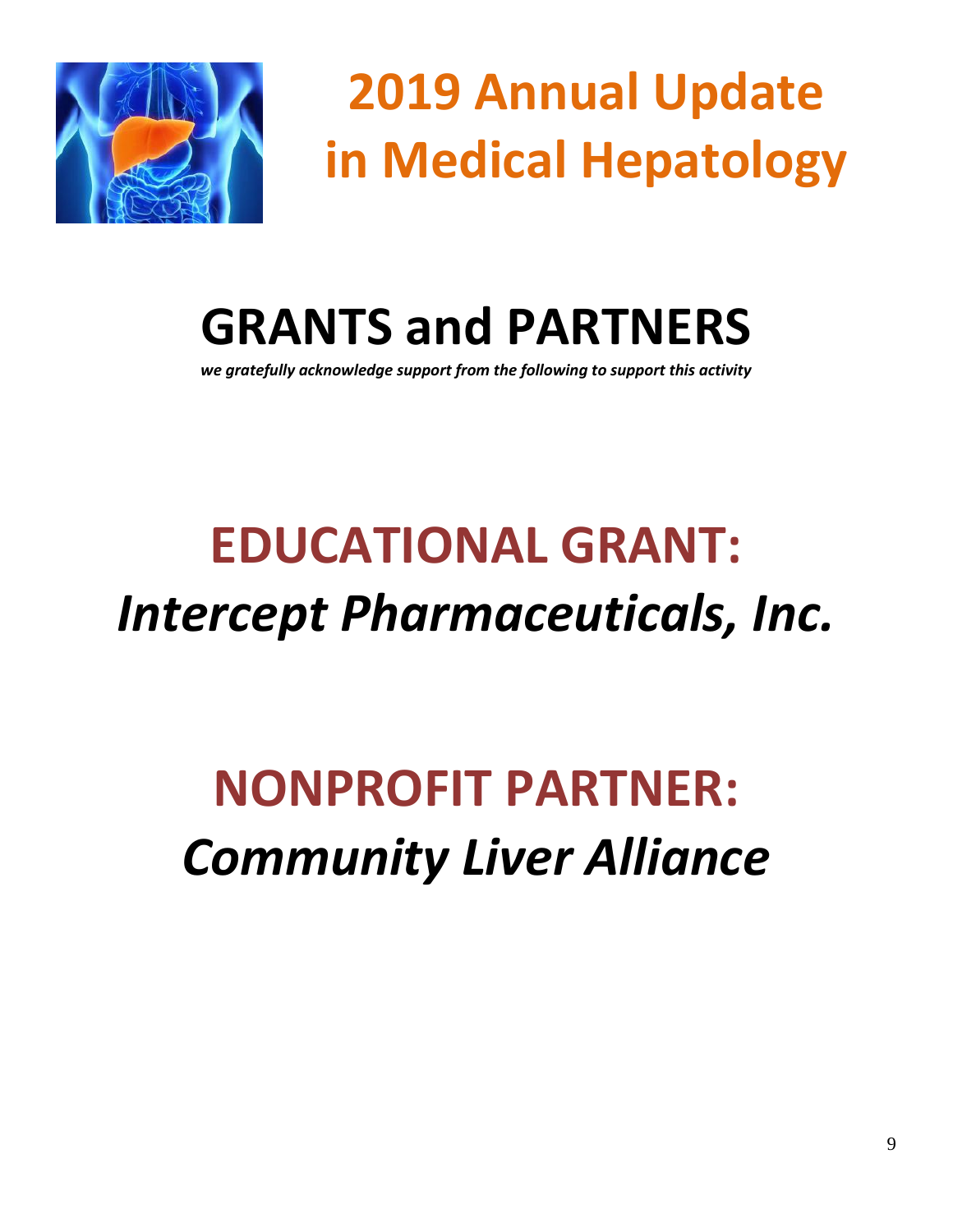

# **EXHIBIT SPONSORSHIPS**

## **SILVER Level**

# *Abbvie Gilead Sciences*

## **BRONZE Level**

*Bayer Oncology Bristol-Myers Squibb Diapharma Group, Inc. Echosens North America Eisai Ferring Pharmaceuticals Intercept Pharmaceuticals, Inc. Salix Shionogi*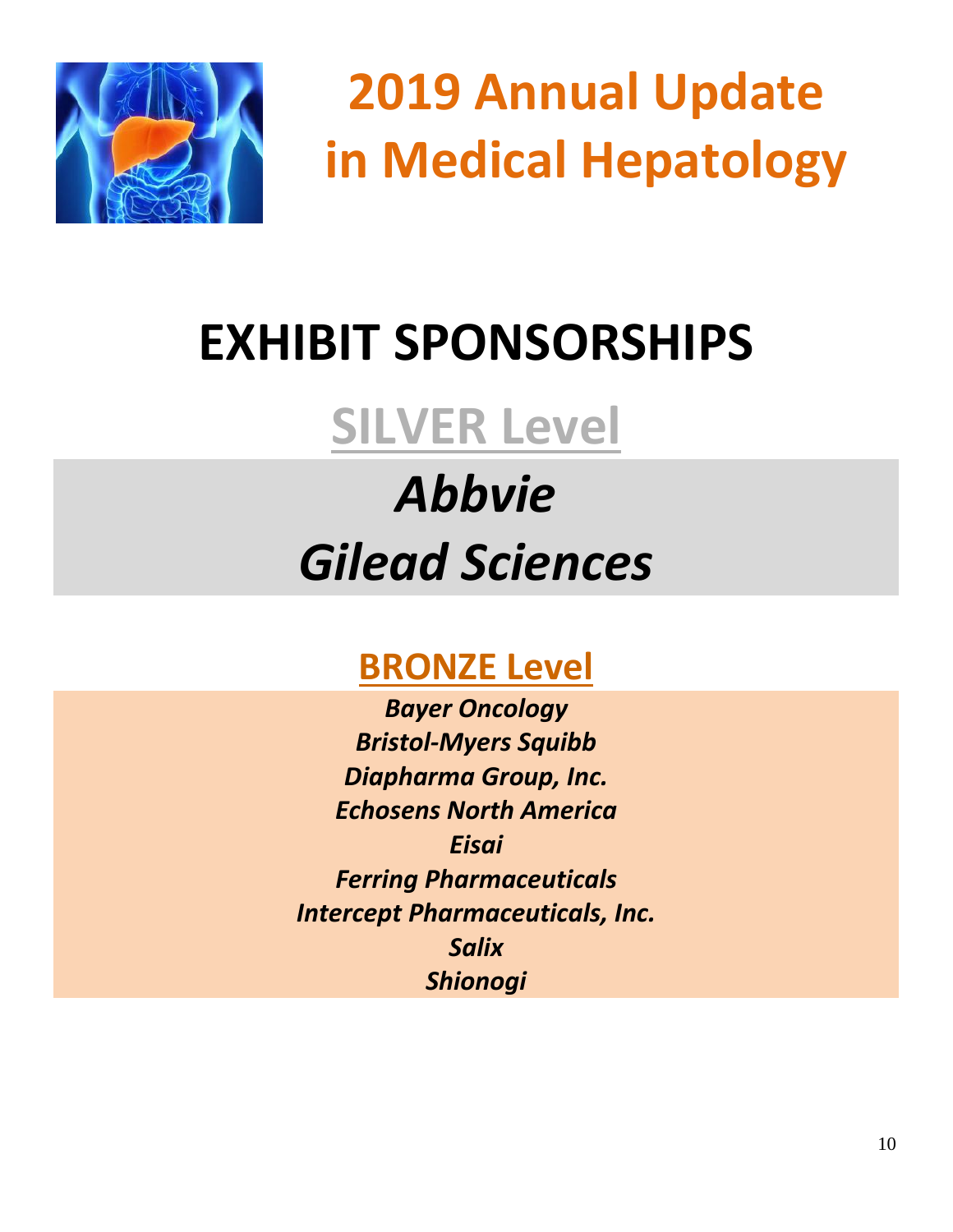## **NOTES:**

**Conference presentations received as of December 3, 2019 are available online = https://cce.upmc.com/2019-annual-update-medical-hepatology**

Presentations may be viewed until **May 1, 2020**.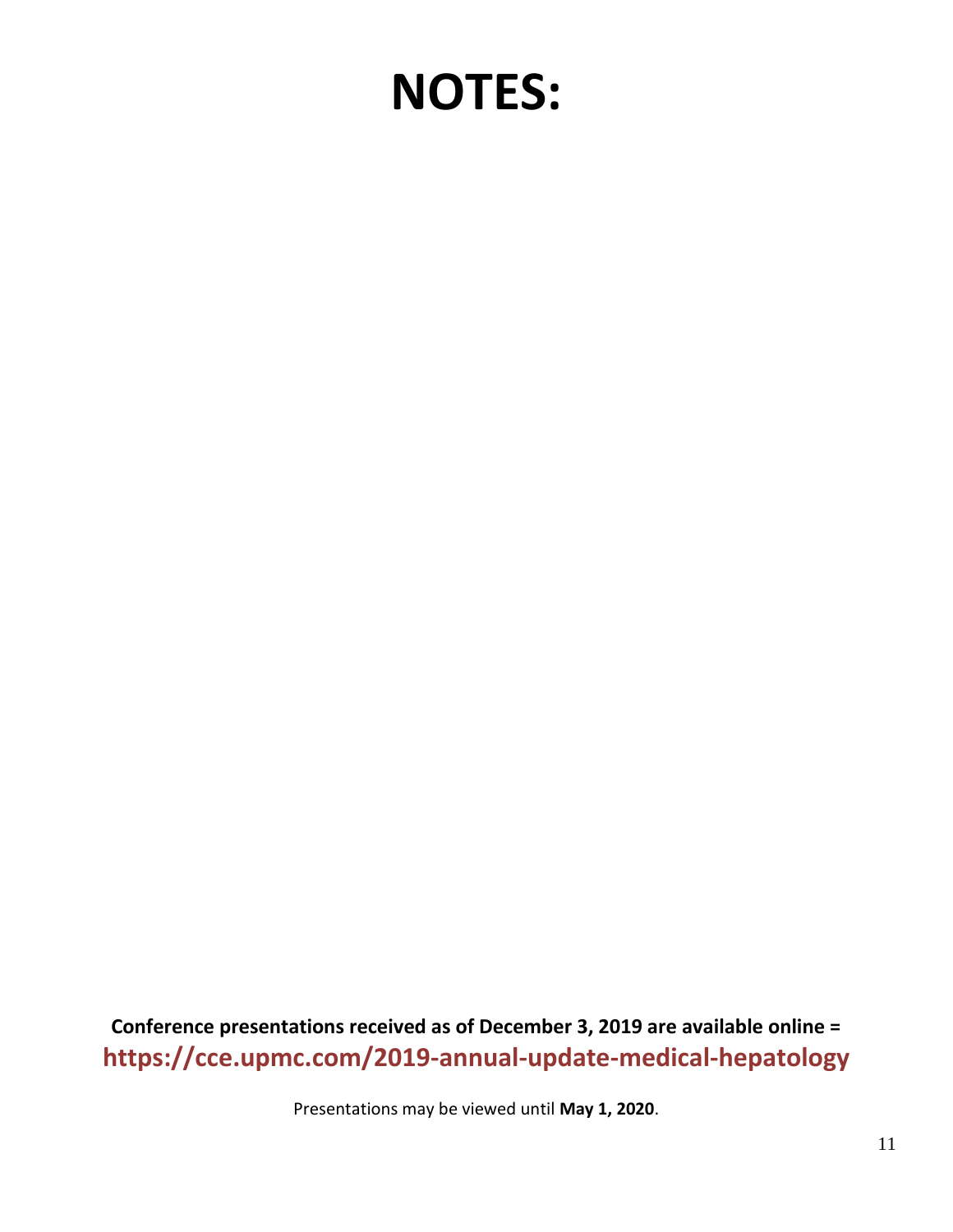## **NOTES:**

**Conference presentations received as of December 3, 2019 are available online = https://cce.upmc.com/2019-annual-update-medical-hepatology**

Presentations may be viewed until **May 1, 2020**.